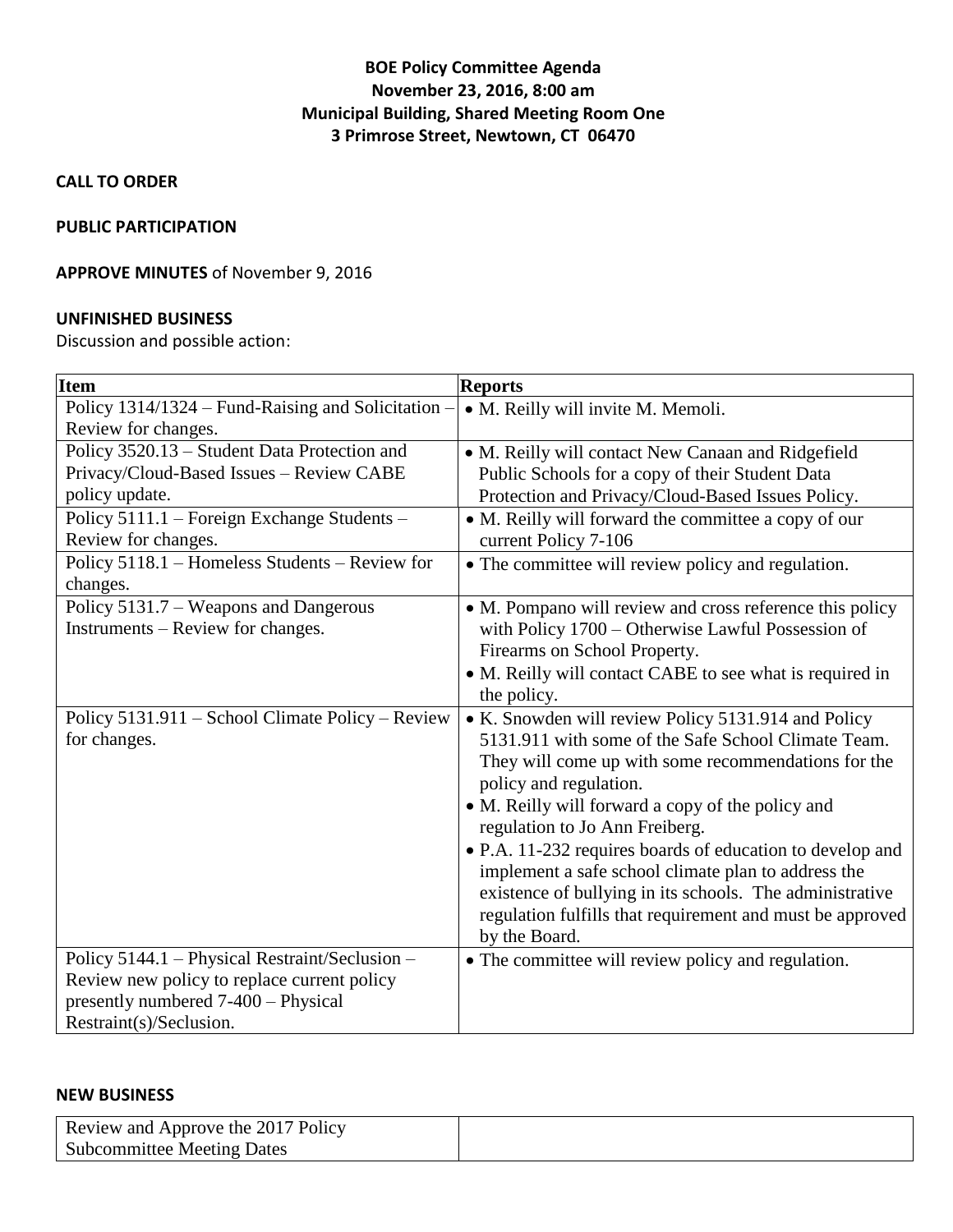| Nalaxone Use in the School Setting                               | • Review update from CABE.                           |
|------------------------------------------------------------------|------------------------------------------------------|
| Policy 3520.12 - Data-Based Information                          | • C. Amodeo will review "opt out" for PTA directory. |
| Management System.                                               |                                                      |
| Policy 5145.14 - On-Campus Recruitment                           | • C. Amodeo will review with committee.              |
| Policy 5145.15 - Directory Information                           | • C. Amodeo will review with committee.              |
| Policy 5113.1 - Work Permits                                     | • J. Erardi will lead discussion.                    |
| Policy 5113.11 – School Employement                              | • J. Erardi will lead discussion.                    |
| Policy 5113.12 - Outside Employement of Students                 | • J. Erardi will lead discussion.                    |
| Policy 5113.13 - Work-Study Student Employment                   | • J. Erardi will lead discussion.                    |
| Policy 5113.14 – Senior Prvileges                                | • J. Erardi will lead discussion.                    |
| Policy 5114.1 - Suspension from Athletic/Co-                     | • J. Erardi will lead discussion.                    |
| Curricular and Extra-Curricular Activities                       |                                                      |
| Policy 5114.12 - Student Handbooks                               | • J. Erardi will lead discussion.                    |
| Policy 5114.2 – Suspension from Interscholastic                  | • J. Erardi will lead discussion.                    |
| Athletics                                                        |                                                      |
| Policy 5114.21 - Conduct Code for Participation in               | • J. Erardi will lead discussion.                    |
| <b>Extracurricular Activities</b>                                |                                                      |
| Policy 5115 - Attendance Records; Registers                      | • J. Erardi will lead discussion.                    |
| Policy 5116 - School Census                                      | • M. Ku will lead discussion.                        |
| Policy 5117 - School Attendance Areas                            | • M. Ku will lead discussion.                        |
| Policy 5117.1 - Intra-district Choice/Open<br>Enrollment         | • M. Ku will lead discussion.                        |
| Policy 5117.11 - Enrollment Distribution Among                   | • M. Ku will lead discussion.                        |
| Schools                                                          |                                                      |
| Policy 5117.2 - Intra-district Choice                            | • M. Ku will lead discussion.                        |
| Policy 5117.21 - Unsafe School Choice Options                    | • M. Ku will lead discussion.                        |
| Policy 5117.3 - New Housing                                      | • M. Ku will lead discussion.                        |
| Policy 5117.4 - Intra-district Transfer Students                 | • M. Ku will lead discussion.                        |
| Policy 5118 - Nonresident Attendance                             | • M. Ku will lead discussion.                        |
| Policy 5118.11 - Correctional School District<br><b>Students</b> | • M. Ku will lead discussion.                        |
| Policy 5118.111 – Tuition for Faculty Children                   | • M. Ku will lead discussion.                        |
| Policy 5118.2 – Educational Opportunities for                    | • M. Ku will lead discussion.                        |
| Military Children                                                |                                                      |
| Policy 5119 - Transfers; Withdrawals                             | • R. Harriman-Stites will lead discussion.           |
| Policy 5120 - Progress/Records                                   | • R. Harriman-Stites will lead discussion.           |
| Policy 5121 - Examination/Grading/Rating                         | • R. Harriman-Stites will lead discussion.           |
| Policy 5121.1 – High School Mid-Year and Final                   | • R. Harriman-Stites will lead discussion.           |
| Examinations                                                     |                                                      |
| Policy 5121.2 - Honor Roll                                       | • R. Harriman-Stites will lead discussion.           |
| Policy 5121.3 - Academic Dishonesty/Plagiarism                   | • R. Harriman-Stites will lead discussion.           |
| (Cheating)                                                       |                                                      |
| Policy 5122 – Assignment to Teachers and Classes                 | • R. Harriman-Stites will lead discussion.           |
| Policy 5122.1 – Choices of Studies/Academic Load                 | • R. Harriman-Stites will lead discussion.           |
| Policy 5121.2 - Pupil Placement Team                             | • R. Harriman-Stites will lead discussion.           |
| Policy 5121.3 Assignment of Former Home-                         | • R. Harriman-Stites will lead discussion.           |
| <b>Schooled Students to Classes</b>                              |                                                      |